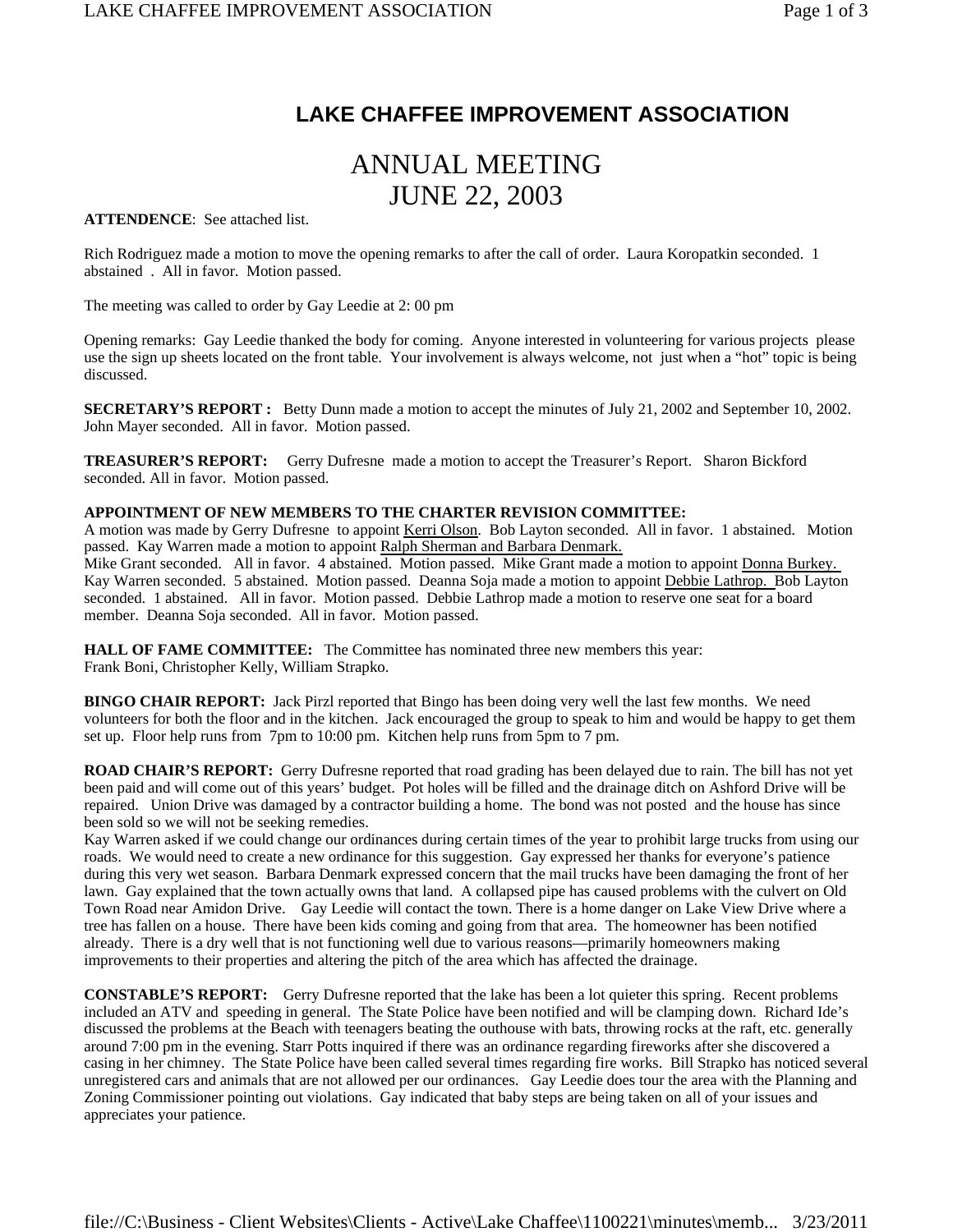**BEACH CHAIR'S REPORT :** Gay Leedie reported that the buoys will be put out soon. Two concrete blocks are need to help secure the raft. The bike rack has been set up. Sand has been delivered and needs to be spread. Reminder for kids not to do a balancing act on the fence. Richard Ide asked what was being down to keep the geese off the beach area. Bob Layton will be firing the shots to scare off the geese this summer. Bob Layton also suggested that we park a car in the beach area with a "Security" sign to help deter poor behavior. The contractor hired to due the required work at Mothers' Beach did not show up in the fall. Hipsky cannot get his equipment in that area until the fall. Gay contacted another contractor and will have the ties and the steel spikes removed so the area can be re-opened "as is" until further improvements can be made. Kay Warren thanked Rich Rodriguez and his son Dylan for building the new raft at the beach. All applauded. Jason Sherman inquired if we could put up a fence on the other side of Mothers' Beach. Jason thought that the funds had been approved last year. Gay Leedie will check into this. Water testing will be done next week at the Main Beach. Multiple tests will be done near the culvert areas as well. Gay Leedie has an appointment with the Department of Health to review the results of the water tests done last year. We have \$645 left in the budget and will continue to perform multiple tests in different locations. When the beach is closed due to poor test results, it is sometimes difficult to communicate to all members. We will be posting more signs and as well as posting the message on the internet. If the results are poor, Gay Leedie receives a call and immediately brings another sample down for testing. A suggestion was made to fly a colored flag indicating the beach is closed. The Board of Directors has decided not to test at Mothers' Beach until all the dangers have been removed. A question was raised as to why Mothers' Beach is often closed due to poor water testing results. Gay explained that the area has wetlands that run into that cove and that work needs to be done to correct that situation. There have been recent repairs made to the septic systems in that area as well.

### **ENVIRONMENTALIST'S REPORT**: None

**REC CHAIR'S REPORT** : We have obtained a new basketball hoop and backboard that needs to be installed.

**FUND RAISING CHAIR'S REPORT:** A tag sale has been planned for July 13<sup>th</sup> and we are looking for volunteers to run the Lake Chaffee Table.

**CORRESPONDENCE:** The Notice from the General Assembly Public Act Number 03-256 for Substitute House Bill Number 5589. This is a faxed copy received on June 18, 2003 at 14:24 to fax number 860-240-0036.

### **OLD BUSINESS:** None

**NEW BUSINESS:**. The Town of Ashford owns 4 lots on Circle Drive. The Ashford Recreation Dept has approached us asking to provide beach passes – 1 per lot, a total of 4 passes per day to be issued to the town residents for use of our Lake. Kay Warren made a motion to discuss the question of should we allow the town to issue 4 passes per day for the use of our Lake. Gerry Dufresne seconded. All in favor. Motion passed. The following issues were discussed:

- A. Who will police
- B. How many people per pass
- C. Amount of consideration we will receive to allowing these passes to be issued
- D. Would another municipality have the same rights if they were to buy a lot
- E. Liability concerns
- F. Parking
- G. Should we change our by-laws to prohibit this practice
- H. Under the same logic, would banks, HUD, etc have the same rights
- I. Town should pay dues in order to receive the same privileges as the people
- J. What are the benefits to Lake Chaffee
- K. Should not have been allowed to be in the Town's newsletter before this meeting took place
- L. What legal action does the Town have against us if we do not allow them usage and the costs associated with it.
- M. There are people using our beach now that do not live here, we need to open our eyes
- N. Could we revoke these passes, under what terms

Kay Warren made a motion to vote on the issue of allowing the Town to issue 4 Beach passes. Gerry Dufresne seconded. Motion Passed. Vote results were 18 in favor of LCIA allowing the town to issue 4 passes for the Beach. 13 voted not to